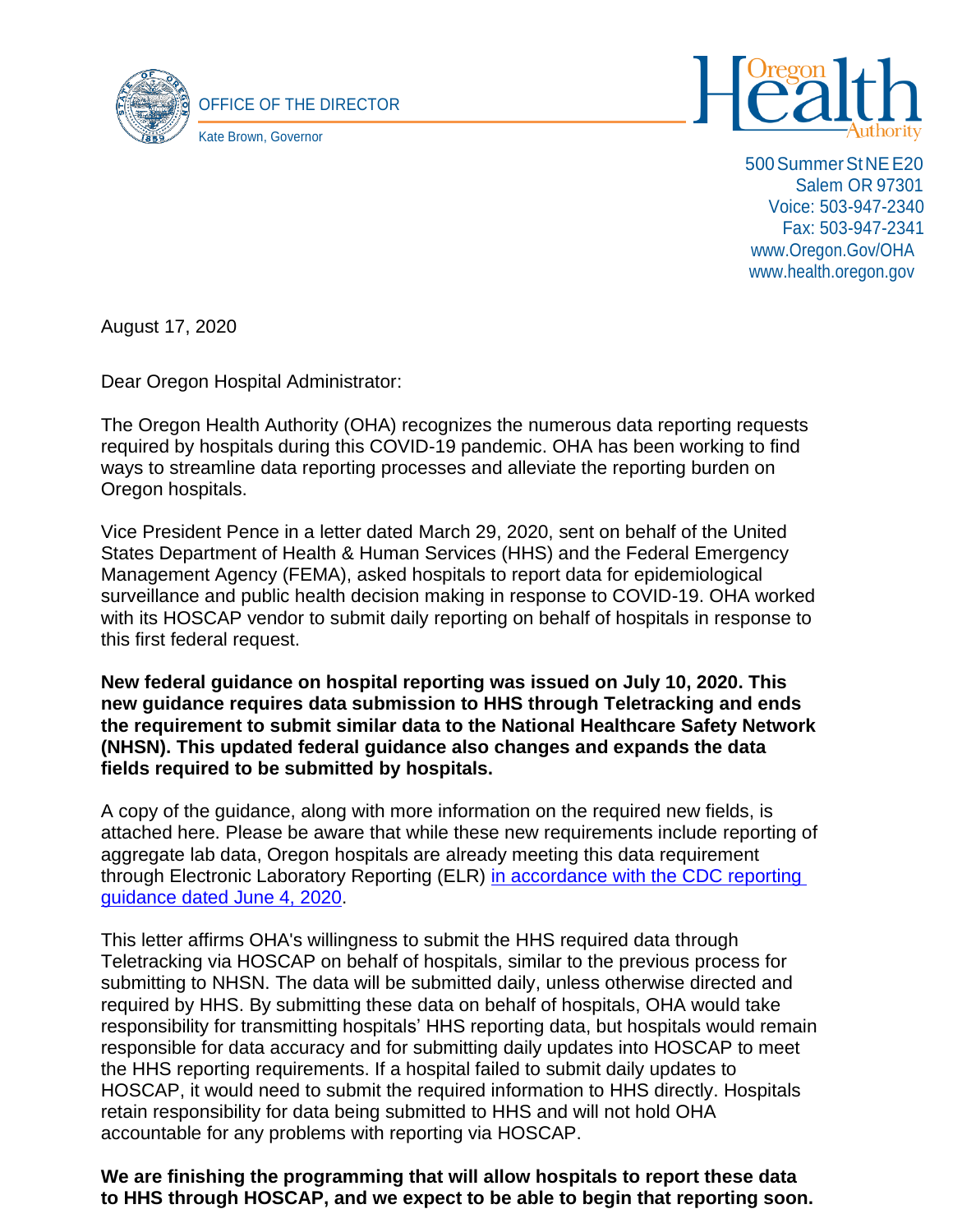## **To participate in this HOSCAP submission process, all hospitals must:**

- Enter data for the HHS reporting fields within HOSCAP by 9 am daily.
- Ensure that the data provided is accurate and complete.

Please be aware that HOSCAP data is subject to disclosure under Oregon's Public Records Act. Prior to release of any HOSCAP data that was requested through a public records request, OHA would ensure that no data could be used to identify patients, and any such information would be redacted.

Please complete and sign the agreement on the next page confirming if you wish to have OHA submit data on your hospital's behalf. Submit the completed document to [OrESF8.HAN@dhsoha.state.or.us.](mailto:%20OrESF8.HAN@dhsoha.state.or.us) All hospitals who wish to have OHA submit HHS required fields via HOSCAP must fill out and send back this signed agreement, regardless of whether a hospital is already using HOSCAP for submitting NHSN data.

Once we have received completed hospital agreements, we will send out finalized field definitions, an FAQ and an annotated workflow to assist you with this effort.

We realize these data requests take a significant amount of effort and we are grateful for your hard work and dedication. Thank you for your flexibility and patience as we work through these processes together.

Sincerely,

Dana Abangunani

Dana Hargunani MD MPH Chief Medical Officer